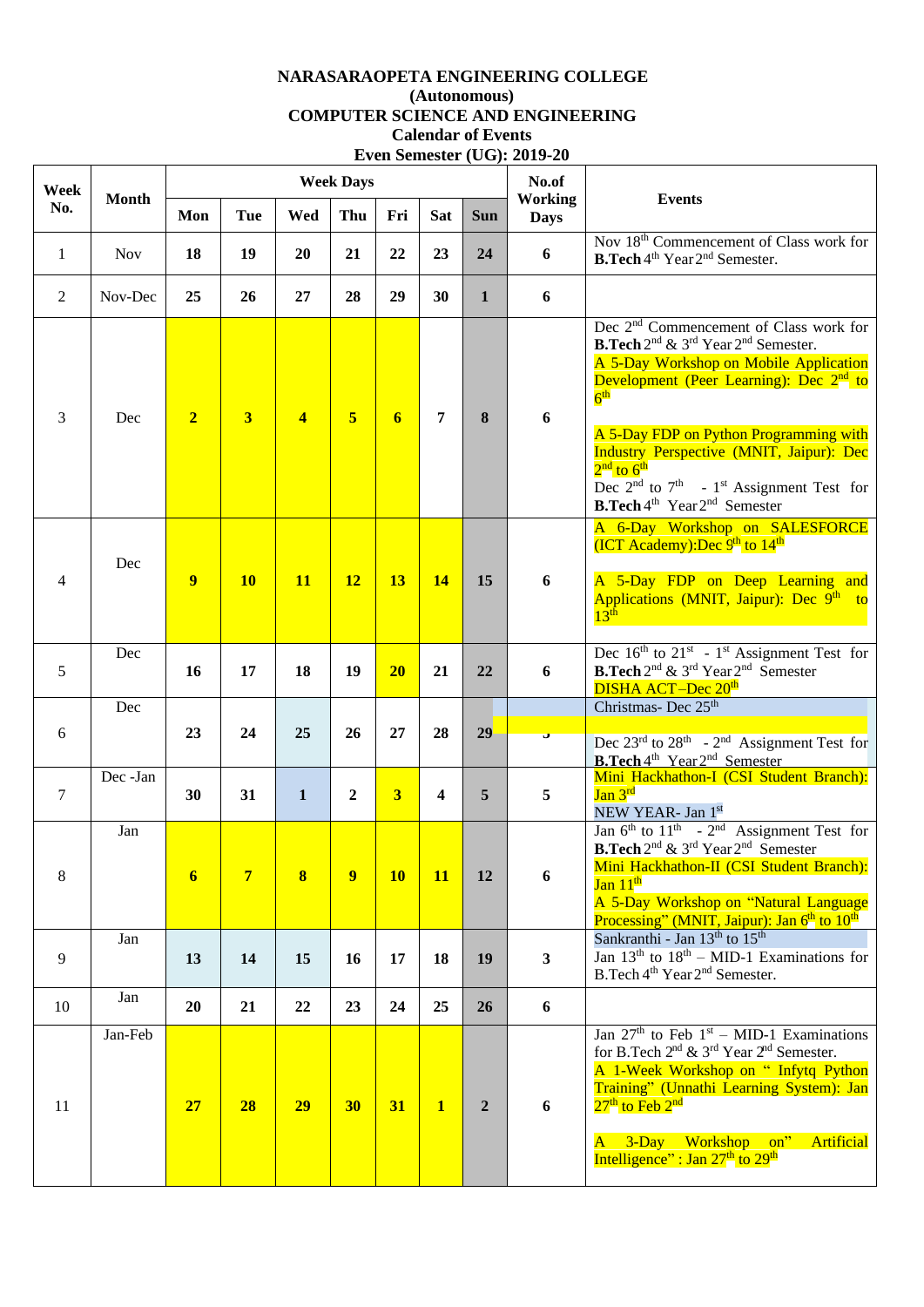|    |         |                         |                |                |                  |                |                         |              |                  | A 1-Day Seminar on "Startup Talks by<br>Wission Talks": Feb 4 <sup>th</sup>                                                                                                                                                                                                                                                                                                                                                                                                                                                             |
|----|---------|-------------------------|----------------|----------------|------------------|----------------|-------------------------|--------------|------------------|-----------------------------------------------------------------------------------------------------------------------------------------------------------------------------------------------------------------------------------------------------------------------------------------------------------------------------------------------------------------------------------------------------------------------------------------------------------------------------------------------------------------------------------------|
| 12 | Feb     | $\overline{\mathbf{3}}$ | $\overline{4}$ | $\overline{5}$ | 6                | $\overline{7}$ | 8                       | 9            | 6                | A 5-Day Workshop on Linux Fundamentals<br>& Admin (Red Hat Academy) :Feb 8 <sup>th</sup> to<br>13 <sup>th</sup><br>Feb 3 <sup>rd</sup> Commencement of Class work for<br><b>B.Tech</b> 1 <sup>st</sup> Year 2 <sup>nd</sup> Semester.<br>Feb $3^{rd}$ to $8^{th}$ - $3^{rd}$ Assignment Test for<br><b>B.Tech</b> $4^{\text{th}}$ Year $2^{\text{nd}}$ Semester<br>February 3rd Commencement of Class                                                                                                                                   |
|    | Feb     |                         |                |                |                  |                |                         |              |                  | <b>JUBILATION 2020: Feb 14th to 15th</b><br>A 5-Day Workshop on Linux Fundamentals<br>& Admin (Red Hat Academy) :Feb 8 <sup>th</sup> to                                                                                                                                                                                                                                                                                                                                                                                                 |
| 13 |         | <b>10</b>               | <b>11</b>      | <b>12</b>      | 13               | 14             | 15                      | <b>16</b>    | 6                | 13 <sup>th</sup>                                                                                                                                                                                                                                                                                                                                                                                                                                                                                                                        |
|    |         |                         |                |                |                  |                |                         |              |                  | A 10-Day Workshop on Angular (Zero<br>Client Global Services) : Feb $3rd$ to $13th$                                                                                                                                                                                                                                                                                                                                                                                                                                                     |
| 14 | Feb     | 17                      | 18             | 19             | 20               | 21             | 22                      | 23           | 6                | Feb $17th$ to $22nd - 3rd$ Assignment Test for<br><b>B.Tech</b> $1^{st}$ , $2^{nd}$ & $3^{rd}$ Year II Semester                                                                                                                                                                                                                                                                                                                                                                                                                         |
| 15 | Feb-Mar | 24                      | 25             | 26             | 27               | 28             | 29                      | $\mathbf{1}$ | 6                | Feb $24^{\text{th}}$ to $29^{\text{th}} - \text{IV}$ Assignment Test for<br><b>B.Tech</b> 4 <sup>th</sup> Year 2 <sup>nd</sup> Semester<br>A 1-Day Programme on "National Science<br>Day": Feb 28 <sup>th</sup><br>7-Day Workshop on<br>Artificial<br>A<br>Intelligence & Training Programme : Feb<br>24 <sup>th</sup> to Mar 2 <sup>nd</sup><br>A 1-Week Workshop on Angular Phase-<br>2(Zero Client Global Services) : Feb 24 <sup>th</sup> to<br>Mar 2 <sup>nd</sup><br>A 1-Day Workshop on C and $C_{++}$ : Feb<br>29 <sup>th</sup> |
| 16 | Mar     | $\overline{2}$          | 3              | 4              | 5                | 6              | 7                       | 8            | 6                | Define the Code (CSI Student Branch)<br>Mahasivathri: March 4th                                                                                                                                                                                                                                                                                                                                                                                                                                                                         |
| 17 | Mar     | $\boldsymbol{9}$        | 10             | 11             | 12               | 13             | 14                      | 15           | 5                | Mar 9 <sup>th</sup> to $14^{\text{th}}$ -4 <sup>th</sup> Assignment Test for<br><b>B.Tech</b> 2 <sup>nd</sup> & 3 <sup>rd</sup> Year 2 <sup>nd</sup> Semester<br>Mahasivarathri-Mar 11 <sup>th</sup><br>A 1-Day Expert Talk on "Future Skills-<br>2030: How to Prepare for Tomorrows Jobs<br>(Industry 4.0): Mar $13th$                                                                                                                                                                                                                 |
|    |         |                         |                |                |                  |                |                         |              |                  | Mar $17th$ to $21st - MID-2$ Examinations for<br>B.Tech 4 <sup>th</sup> Year 2 <sup>nd</sup> Semester.                                                                                                                                                                                                                                                                                                                                                                                                                                  |
| 18 | Mar     | 16                      | 17             | 18             | 19               | 20             | 21                      | 22           | 6                | Mar $16^{th}$ to $20^{th}$ – $2^{nd}$ Assignment Test for<br>B.Tech 1 <sup>st</sup> Year 2 <sup>nd</sup> Semester.                                                                                                                                                                                                                                                                                                                                                                                                                      |
|    | Mar     |                         |                |                |                  |                |                         |              |                  | Bandh-March 26 <sup>th</sup>                                                                                                                                                                                                                                                                                                                                                                                                                                                                                                            |
| 19 |         | 23                      | 24             | 25             | 26               | 27             | 28                      | 29           | 5                | Mar $23^{\text{rd}}$ to $28^{\text{th}}$ -Preparation & Practicles<br>for <b>B.Tech</b> 4 <sup>th</sup> Year 2 <sup>nd</sup> semester                                                                                                                                                                                                                                                                                                                                                                                                   |
| 20 | Mar-Apr | 30                      | 31             | $\mathbf{1}$   | $\boldsymbol{2}$ | $\mathbf{3}$   | $\overline{\mathbf{4}}$ | 5            | $\boldsymbol{6}$ | Mar $30^{\text{th}}$ to Apr $4^{\text{th}}$ – MID-2 Examinations<br>for B.Tech $2nd$ & $3rd$ Year $2nd$ Semester.<br>Ugadi : April $4th$                                                                                                                                                                                                                                                                                                                                                                                                |
| 21 | Apr     | 6                       | 7              | 8              | $\boldsymbol{9}$ | 10             | 11                      | 12           | 6                | Apr $6^{th}$ to $18^{th}$ – Preparation & Practicles<br>for <b>B.Tech</b> $2^{nd}$ & $3^{rd}$ Year $2^{nd}$ semester                                                                                                                                                                                                                                                                                                                                                                                                                    |
| 22 | Apr     | 13                      | 14             | 15             | 16               | 17             | 18                      | 19           | 6                | Mar $30th$ to Apr $11th$ -End Theory Exams<br>for $\mathbf{B}.\mathbf{Tech}4^{\text{th}}$ Year $2^{\text{nd}}$ Semester                                                                                                                                                                                                                                                                                                                                                                                                                 |